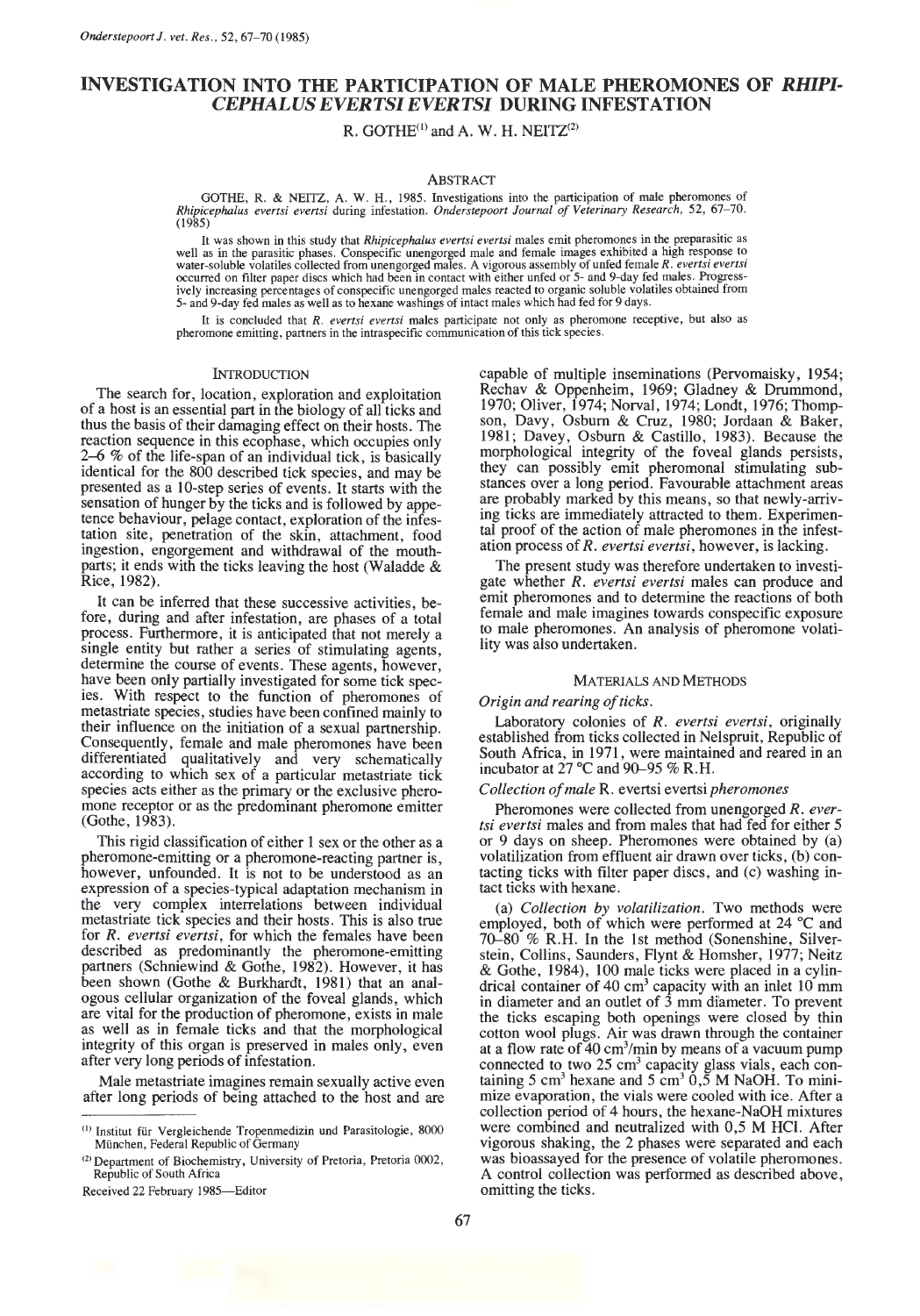# PARTICIPATION OF MALE PHEROMONES OF *RHIPICEPHALUS EVERTS! EVERTS/* DURING INFESTATION

In the 2nd method (Browne, Birch & Wood, 1974; Neitz & Gothe, 1984), air was similarly drawn over 100 male ticks, but the effluent air was liquefied and trapped in a U-tube (total length 16 cm and internal diameter 10 mm), immersed in liquid nitrogen. The collection time was 6 hours, after which the liquid air was carefully evaporated. When the ice had thawed, the U-tube contents were salted with excess sodium chloride and extracted with diethyl ether. Control collections were performed in the absence of ticks.

Aliquots of all the phases were bioassayed for the presence of volatile pheromones. Sterile filter paper discs 1 ,8 em in diameter were separately impregnated with  $0,1$  cm<sup>3</sup> of each phase and each disc was then placed in a 10 em diameter sterile Petri dish, 0,5 em from the rim. Three clean discs were added as controls and arranged symmetrically in each dish. Ten unengorged male or female ticks of *R. evertsi evertsi* were placed in the centre of the dishes. The dishes were then closed and incubated at 25 °C and 70-80 % R.H. The locations of the ticks were observed at hourly intervals over an initial period of 5 hours and again after 24 hours.

(b) *Contact collection.* One hundred male ticks were placed between two 3 em filter paper discs in a small beaker. The top disc was pressed down firmly by means of a cotton wool plug to ensure direct contact between the ticks and the discs. After incubation for 5 days at 27  $^{\circ}$ C and 90-95 % R.H. in an incubator, the discs were tested for the presence of pheromones. Each disc was placed in a 13,5 em Petri dish, 0,5 em from the rim. Three clean discs of similar size, as controls, were also arranged symmetrically in each dish. Fifteen unengorged male or female *R. evertsi evertsi* were placed in the centre of each dish. The closed dishes were then incubated at 25  $^{\circ}$ C and 70-80 % R.H. The locations of the ticks were recorded at hourly intervals during the first 5 hours and again after 24 hours.

(c) *Collection by washing intact ticks with hexane.*  One hundred male ticks were placed in a small glassstoppered flask and  $5 \text{ cm}^3$  of hexane was added. The flask was periodically gently shaken by hand for 1 hour, then the hexane was decanted. All operations were performed at 24  $^{\circ}$ C and 70-80 % R.H. To test for the presence of pheromones, 1,8 em filter paper discs were impregnated with  $0,1$  cm<sup>3</sup> of the hexane wash fluid and placed in 10 em Petri dishes, 0,5 em from the rim. As controls, 3 similar-sized discs were arranged symmetrically in each dish. Additional controls were performed with hexane-impregnated filter paper discs. Ten unengorged *R. evertsi evertsi* males or females were then placed in the centre of each dish. The behaviour of the ticks was recorded as described above.

#### **RESULTS**

# *Response of conspecific unengorged male and female imagines to pheromones of male* R. evertsi evertsi

*Responses to pheromones collected by volatilization.*  Conspecific unengorged male and female imagines showed either no or only weak aggregation, the maximum being 25 %, to biosubstances in the hexane and ether phases collected from unfed male *R. evertsi ever- tsi.* Male ticks, however, reacted with progressively increasing percentages of 65% and 70 %, and 50% and 75 %, to pheromones trapped from 5- to 9-day fed male ticks in the hexane and ether phases, respectively. On the other hand a maximum of 40 % of the female ticks aggregated to the organic phases obtained from 5- and 9 day fed male ticks (Table 1).

TABLE l Aggregation (%) of unengorged male and female *Rhipice· phalus evertsi evertsi* on filter paper discs impregnated with various pheromone isolates from conspecific male ticks fed for 0, for *5* or for 9 days

|                          |                                 | No. of<br>ticks tested | Aggregation (%) |                          |                      |
|--------------------------|---------------------------------|------------------------|-----------------|--------------------------|----------------------|
| Pheromone isolation      |                                 |                        | Males           | Females                  |                      |
| Hexane-NaOH:             |                                 |                        |                 |                          |                      |
| Hexane phase             | $\frac{0}{5}$<br>$\overline{9}$ | (days)                 | 40<br>40<br>40  | 0<br>65<br>70            | 10<br>15<br>25       |
| Aqueous phase            | 0<br>$\frac{5}{9}$              |                        | 40<br>40<br>40  | 85<br>15<br>n            | 75<br>35<br>$\Omega$ |
| Liquid air:              |                                 |                        |                 |                          |                      |
| Ether phase              | 0<br>$\frac{5}{9}$              |                        | 40<br>40<br>40  | 5<br>50<br>75            | 25<br>40<br>25       |
| Aqueous phase            | 0<br>$\frac{5}{9}$              |                        | 40<br>40<br>40  | 45<br>25<br>$\mathbf{0}$ | 25<br>20<br>0        |
| Contacted filter paper   | 0<br>5<br>9                     |                        | 15<br>15<br>15  | 7<br>7<br>53             | 73<br>73<br>87       |
| Intact ticks washed with |                                 |                        |                 |                          |                      |
| hexane                   | 0<br>5<br>9                     |                        | 40<br>40<br>40  | 15<br>20<br>80           | о<br>20<br>60        |

Apart from the high rates of 85 % and 75 % for male and female ticks elicited respectively by the aqueous phase of the hexane-NaOH collection, all other aqueous phases induced either no or only weak aggregation of either males or females (Table 1). In control trials, material collected by volatilization in the absence of ticks evoked no reaction from the test ticks.

*Responses to pheromones on contacted filter paper*  discs. A vigorous assembly by females, of 73 %, 73 % and 87 %, was observed on filter paper discs contacted by males which were either unengorged or had fed for 5 and 9 days, respectively. Male ticks responded only weakly to analogous pheromone sources, with  $7\%$ ,  $7\%$ and 53 % aggregation respectively (Table 1).

*Responses to pheromones in hexane washings of intact ticks.* Stimulation rates of 80 % for males and 60 % for females were induced by hexane washings obtained from intact ticks which had fed for 9 days. Either no or only poor reactions were observed with washings from unengorged or 5-day fed ticks (Table 1) and in control trials.

#### **DISCUSSION**

It can be deduced, from experimental data, that male *R. evertsi evertsi* act not only as pheromone recipients (Schniewind & Gothe, 1982), but also as pheromone donors in intraspecific communication. Furthermore, male ticks emit pheromones during the preparasitic as well as the parasitic phases. From the different pheromone isolation methods it can be concluded, however, that distinct male pheromones with different biological modes of action and chemical structure are involved.

The first link in the chemical signal chain may be characterized as a volatile, water-soluble pheromone produced by unfed *R. evertsi evertsi* males which is highly attractive, with a stimulation effectivity of 85 % and 75 % respectively for other unfed males and also females. This pheromone may possibly be considered analogously to that produced by *Hyalomma dromedarii*  (Hajkova, Bouchalova & Leahy, 1980) and other metastriate tick species (Leahy, Kovacic, Mannion & Schulze, 1983), as inducing an initial orientation of both sex partners in the preparasitic phase and their subsequent adjacent attachment after finding a host. An argument in support of this function lies in the definite subsi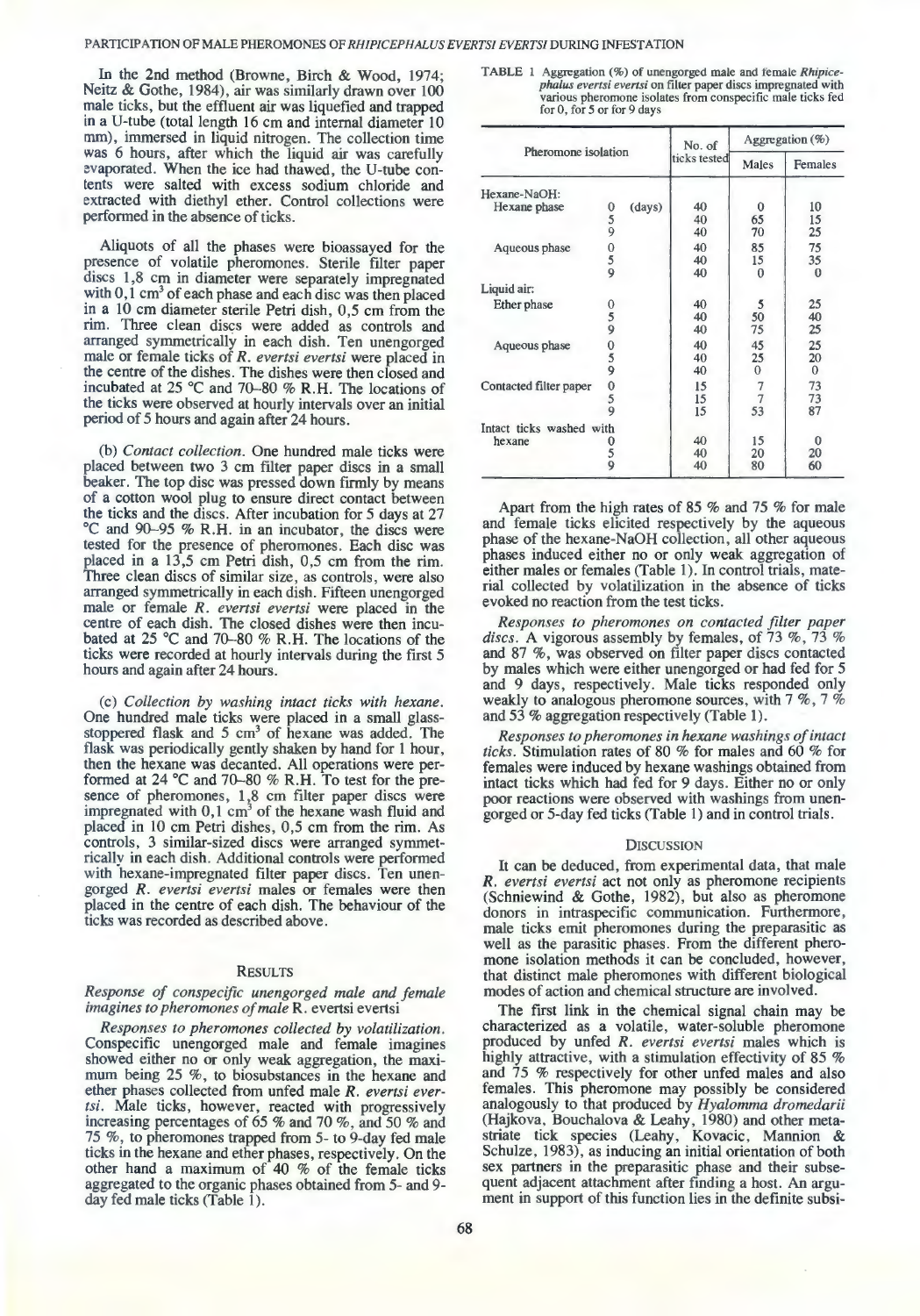dence and finally the total arrest of emission of the pheromone in 5- and 9-day preinfested male ticks.

In addition to the volatile water soluble pheromone, unengorged male imagines also emit a non-volatile pheromone which is attractive only to the female ticks. Initially this helps the 2 sexes to make contact off the host and then stimulates them to attach close to each other on the same host. The emission of this contact pheromone persists even after the males have found a host. This is clearly shown by the high aggregation rates of 73 %, 73 % and 87 % for female ticks on paper discs contact-impregnated by unfed as well as 5- and 9-day preinfested males. Thus newly arriving female ticks are further stimulated to attach near their male sexual partners.

The pheromone liberated by 9- day preinfested male ticks, however, attracts unengorged males as well as females. It is probably complementary to the volatile water-soluble male pheromone. Because of its extended action on both sexes, this biosubstance is thought to be a mixture of at least 2 pheromones, of which the intrasexually active component is presumably emitted by male ticks only after an infestation period of more than 5 days.

The hexane and diethyl ether soluble, volatile, male pheromones, however, form a fundamental part of the pheromonally controlled regulation mechanism of male ticks during infestation of the host. These pheromones are emitted during the period of maximal hypertrophy and hyperplasia and highest granular concentration of the foveal glands (Gothe & Burkhardt, 1981). They are released after an infestation period of at least 5 days in reaction-inducing quantities, sufficient to produce aggregation of male ticks only. It can be postulated that, because of the long period of sexual activity of male ticks and their capability for multiple inseminations (Pervomaisky, 1954; Rechav & Oppenheim, 1969; Gladney & Drummond, 1970; Oliver, 1974; Norval, 1974; Londt, 1976; Thompson et al., 1980; Jordaan & Baker, 1981; Davey *et at.,* 1983), the function of this pheromone is to guarantee orientation on the host and mark the most suitable settling sites for newly arriving male ticks. Simultaneously, but to a lesser degree, female ticks are also attracted. These newly attached male imagines subsequently liberate the water soluble, volatile pheromones, to which high percentages of both male and female imagines respond. The contact pheromone may also be involved in this process. This favours the orientation of the next adult population and the attachment of female ticks in the vicinity of sexually competent part-

It may be concluded from these investigations that the pheromonally directed interrelations between *R. evertsi evertsi* and its host are extremely complex. Furthermore, both sexual partners of this tick species are involved in pheromone reception as well as pheromone emission during the establishment of their reproductive association. The whole course of their biological activities up to copulation and fertilization of the female ticks is thus regulated by changing pheromonal stimulants.

A volatile, water soluble male pheromone and, by analogy with other metastriate tick species, most probably also a female pheromone (Hajkova *et a/.,* 1980; Leahy *et al.*, 1983), initially determine the behaviour of the adult ticks. The 2 sexes are thus brought together while they are still in the preparasitic phase. A further non-volatile pheromone enhances this effect. After successful infestation, the intersexual behaviour of R. *evertsi evertsi* is initiated and directed by a female pheromone. This is in conformity with other metastriate tick species but contrary to the situation seen in the *Amblyomma* species, *maculatum, hebraeum, variegatum,* 

*gemma, lepidum, eburneum* and *cohaerens* (Sonenshine, Silverstein & Rechav, 1982; Berger, 1983; Leahy & Booth, 1983; Rechav, 1983a,b; Shoeni, Hess, Blum & Ramstein, 1983). This female pheromone is emitted during repletion only and, even with sexually still inactive male imagines, it initiates specific reactions. These reactions are manifested by interruption of feeding and excitation as well as recognition of an orientation towards females; this eventually guarantees sexual partnership with copulation (Gothe, Schniewind & Burkhardt, 1982; Schniewind & Gothe, 1982).

This response to the stimulus is quantitatively and qualitatively also dependent on the duration of the infestation, because male ticks can only adequately or optimally perceive the pheromone stimulus from the 3rd day of infestation onwards. The pheromone is perceived mainly, or possibly exclusively, through the chemoreceptors of Haller's organ or tarsus I; male *R. evertsi evertsi* react satisfactorily only if their functional and/or morpholigcal integrity is maintained. The pedipalps, on the other hand, cannot recognize the pheromonal stimuli. The production and emission of this pheromone is morphologically associated with the foveal glands and the fovea dorsales respectively. If these are selectively blocked on potentially attractive females, the response to stimuli by sexually competent male imagines is either partially or fully depressed (Gothe *et al.,* 1982; Schniewind  $&$  Gothe, 1982).

During the infestation phase there may be, by analogy with *Dermacentor* spp. (Sonenshine, Khalil, Homsher & Mason, 1982) and *Hyalomma* spp. (Khalil, Sonenshine, Sallam & Homsher, 1983), additional pheromones involved in R. *evertsi evertsi* which are emitted through the genital aperture. These pheromones guide the sexually active male imagines to the female gonopore. They may either trigger intraspecific copulation with implantation of the spermatophore and/or prevent interspecific mating.

### **REFERENCES**

- BERGER, R. S., 1983. Occurrence of 2,6-dichlorophenol in *Derma centor albipictus* and *Haemaphysalis leporispalustris* (Acari: Ixodidae). *Journal of Medical Entomology,* 20, p. 103.
- BROWNE, L. E., BIRCH, M. C. & WOOD, D. L., 1974. Novel trapping and delivery systems for airborne insect pheromones. *Jour- nal of Insect Physiology,* 20, 183-193.
- DAVEY, R. B., OSBURN, R. L. & CASTILLO, C., 1983. Longevity in males and parthenogenesis in females in hybridized *Boophilus* ticks (Acari: Ixodidae). *Journal of Medical Entomology*, 20, 614-617.
- GLADNEY, W. J. & DRUMMOND, R. 0., 1970. Migration of male lone star ticks on the host in relation to mating. *Journal of Economic Entomology,* 63, 1214--1216.
- GOTHE, R. & BURKHARDT, E., 1981. Zur Histologie der Fovealdriisen bei *Rhipicephalus evertsi evertsi* Neumann, 1897. *Berlinerund Miinchner Tieriirztliche Wochenschrift,* 94, 492-496.
- GOTHE, R., SCHN1EWIND, A. & BURKHARDT, E., 1982. Zur Morphologie und Funktion der Fovealdriisen bei *Rhipicephalus evertsi evertsi. Kurzreferate, /0 Tagung der Deutschen Gesellschaft fiir Parasitologie Hohenheim.*
- GOTHE, R., 1983. Pheromones in ixodid and argasid ticks. *Veterinary Medical Review,* No. I, 16-37.
- HAJKOVA, Z. , BOUCHALOVA, J. & LEAHY, M.G., 1980. A preattachment pheromone in the adult metastriate tick *Hyalomma dromedarii* Koch (Acari: Ixodidae) *Folia Parasitologica (Praha),* 27, 367- 372.
- JORDAAN, J. 0. & BAKER, J. A. F., 1981. Survival rate on the host and mating capacity of *Amblyomma hebraeum* (Koch) male ticks.<br>*Proceedings of the International Conference on Tick Biology and*<br>*Control, 27-29 January, Grahamstown, South Africa, 115-117.*
- KHALIL, G. M., SONENSHINE, D. E., SALLAM, O. A & HOMSHER, P. J., 1983. Mating regulation and reproductive isolation in the ticks *Hmlomma dromedarii* and *H. anatolicum excava- tum* (Acari: Ixodoidea: Ixodidae). *Journal of Medical Elllomology,*  20. 136-145.